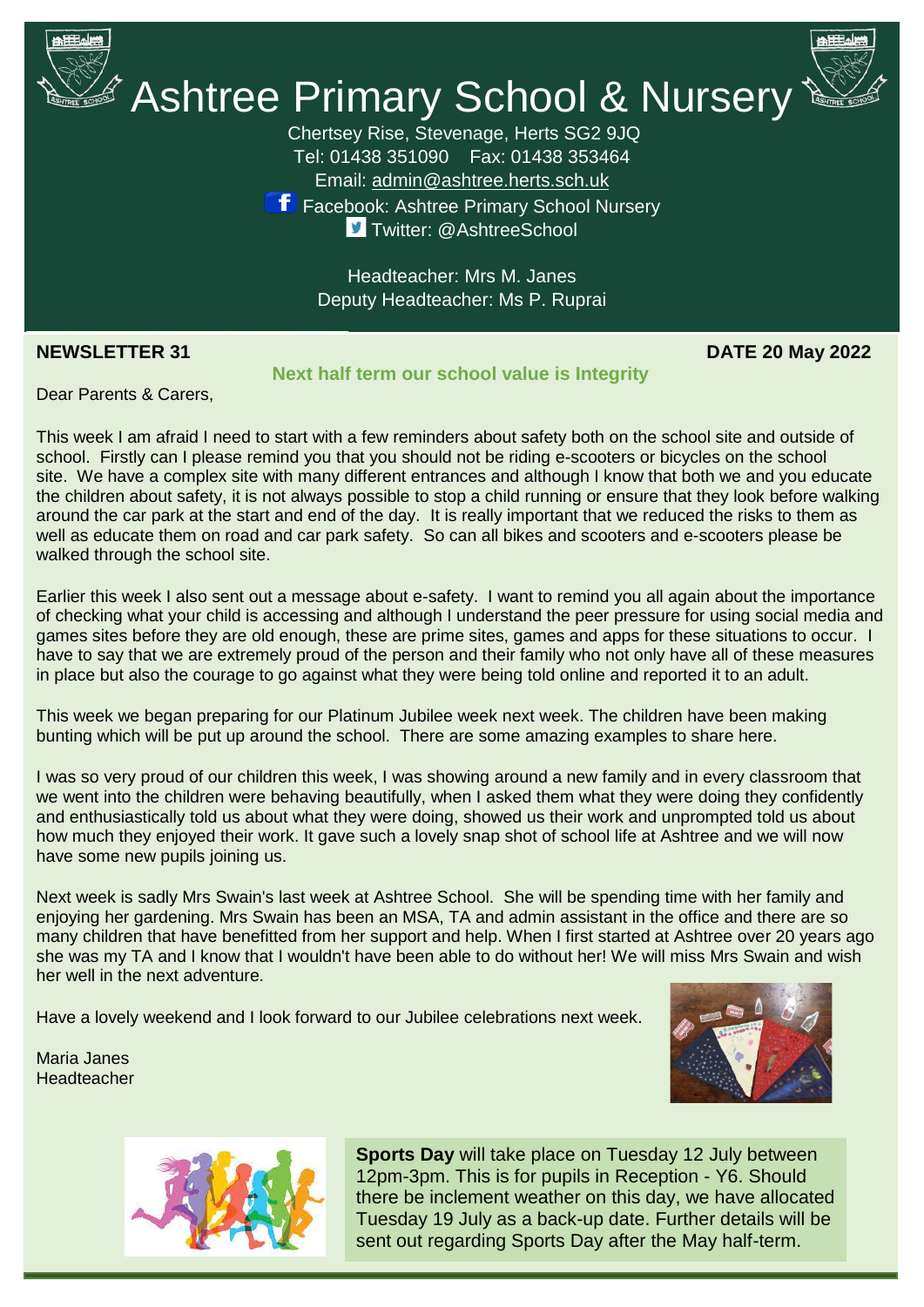

## $\mathscr A$  Ashtree Primary School & Nursery

Chertsey Rise, Stevenage, Herts SG2 9JQ Tel: 01438 351090 Fax: 01438 353464 Email: [admin@ashtree.herts.sch.uk](mailto:admin@ashtree.herts.sch.uk) Facebook: Ashtree Primary School Nursery **J** Twitter: @AshtreeSchool

Headteacher: Mrs M. Janes Deputy Headteacher: Ms P. Ruprai

#### **Stevenage Day Sunday 12 June 2022**

Friends of Ashtree will be running a stall on Stevenage Day to represent our wonderful school and to raise some money by holding a tombola. It should be a fantastic day full of music, games and other interesting stalls.

On Thursday 26 May, there will be a non-uniform day in school as part of the Queen's Jubilee celebrations where the children can come to school wearing red, white and blue. We would like to ask the children to bring in something for the tombola. It can be anything, for example, some bubble bath, a tin of soup, sweets or a bottle of lemonade. We do ask that any food items are in date and that they are non-perishable. We are unable to take any alcoholic items.

If any parents are able to contribute further, please do get in contact with me

#### **Stevenage Day Sunday 12 June - Please can you help....**

Yesterday the Year 5/6 boys team played their last match of the season. A resounding 4-0 win against Round Diamond with Zach

absolutely fantastic all year, and I could not have asked for more.

scoring 4 and Bobby scoring one. The boys have been

We are in need of the loan of some table top display boards. If anyone could possibly lend us some, we would be most grateful. Please contact Mrs Livings in Y2 if you are able to help. Thank you









Bring on next season!

**Sporting Achievements**



Benjamin from Y4 was awarded the Most Improved Player of the Letchworth U9s Rugby Team at the club's award ceremony. – He was really pleased and proud of himself as he's worked really hard at his rugby this season!





TTKD, a World Taekwondo club from Stevenage took part at the Taekwondo Chungdokwan Great Britain (TCGB) national championships on Saturday14 May and took 2 Golds, 8 Silver and 5 Bronze Medals.

George from Y6 is the TCGB national champion children male - 48kg.



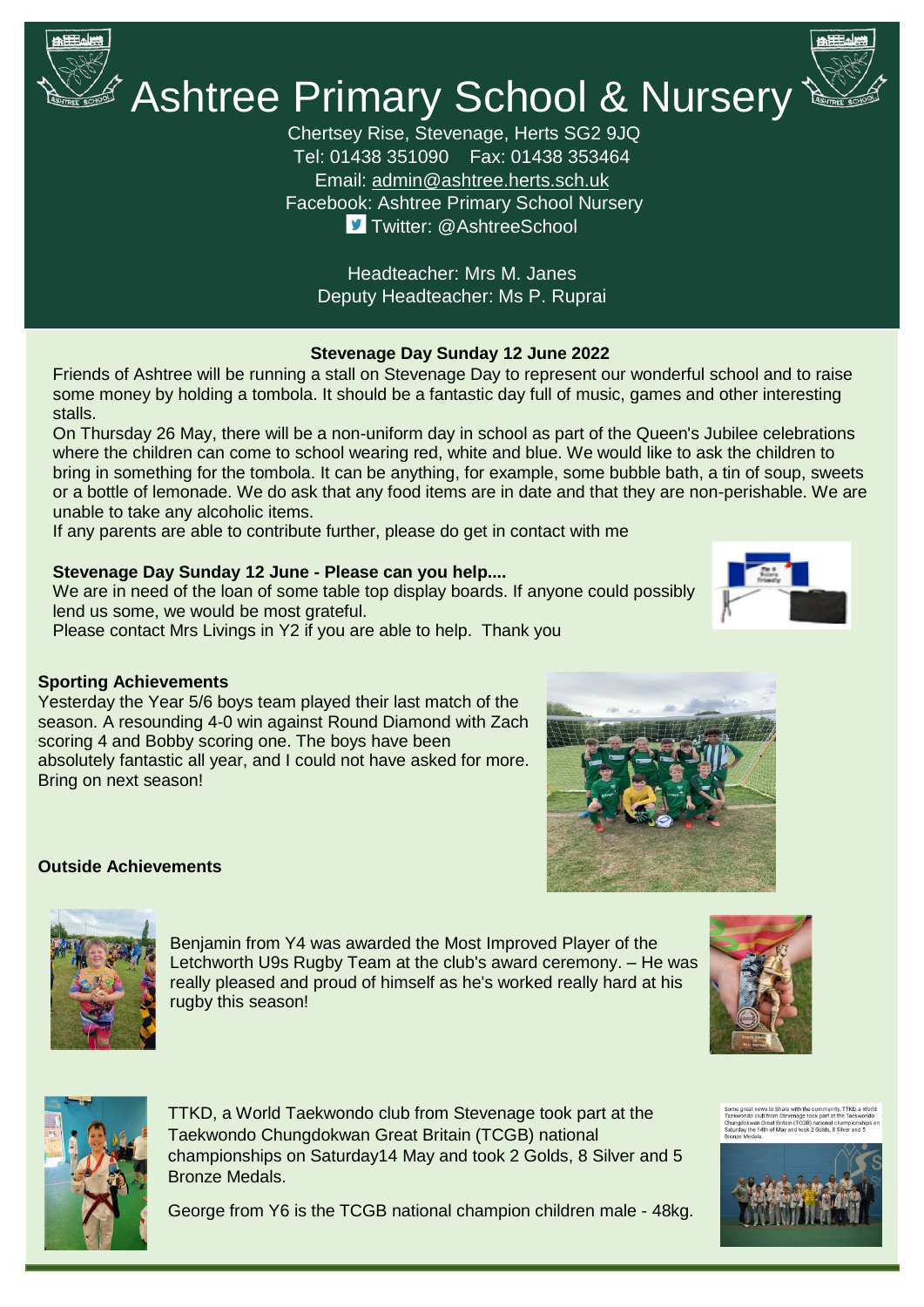

# **Ashtree Primary School & Nursery**

Chertsey Rise, Stevenage, Herts SG2 9JQ Tel: 01438 351090 Fax: 01438 353464 Email: [admin@ashtree.herts.sch.uk](mailto:admin@ashtree.herts.sch.uk) Facebook: Ashtree Primary School Nursery **J** Twitter: @AshtreeSchool

Headteacher: Mrs M. Janes Deputy Headteacher: Ms P. Ruprai



**Brighter Days we serve a hot dinner every day at 5pm Tel:** 07542199299

> **Email:** enquiries@brighterdayskidsclub.co.uk **Website[:](https://www.brighterdays.org.uk/)** <https://www.brighterdays.org.uk/> **Facebook[:](https://m.facebook.com/brighterdayskidsclub)** [https://m.facebook.com/brighterdayskidsclub/](https://m.facebook.com/brighterdayskidsclub) **Twitter[:](https://mobile.twitter.com/BrighterClub)** <https://mobile.twitter.com/BrighterClub>

#### **KS1 MSA**

We have a full time vacancy in KS1 (7hrs 30mins per week 11.55am - 1.25pm). Please contact the School Office for a Job Description and Application Form. Closing date is Thursday 26 May 2022. Interviews to be arranged.

| <b>Monday</b><br>23 May              | <b>Tuesday</b><br>24 May | Wednesday<br>25 May           | <b>Thursday</b><br>26 May                                                                                                                             | Friday<br>27 May                                          |
|--------------------------------------|--------------------------|-------------------------------|-------------------------------------------------------------------------------------------------------------------------------------------------------|-----------------------------------------------------------|
| <b>Queens Jubilee</b><br><b>Menu</b> | Menu <sub>3</sub>        | Cheerleading<br>3.15pm-4.15pm | Non Uniform Day<br>(Red, White & Blue)<br><b>POSTPONSED: Netball</b><br><b>Mixed League Home</b><br><b>Match v Knebworth</b><br>$3:45$ pm - $4:45$ pm | <b>INSET DAY</b><br>(School closed to pupils)             |
| Queen's Jublice Week                 |                          |                               |                                                                                                                                                       |                                                           |
|                                      |                          |                               |                                                                                                                                                       |                                                           |
| <b>Monday 30 May</b>                 | <b>Tuesday 31 May</b>    | <b>Wednesday 1 June</b>       | Thursday 2 June                                                                                                                                       | <b>Friday 3 June</b>                                      |
|                                      |                          | <b>HALF-TERM</b>              |                                                                                                                                                       |                                                           |
|                                      |                          |                               | <b>Queen's Platinum Jubilee</b>                                                                                                                       | <b>Queen's Platinum</b><br><b>Jubilee</b>                 |
| <b>Monday 6 June</b>                 | <b>Tuesday 7 June</b>    | <b>Wednesday 8 June</b>       | <b>Thursday 9 June</b>                                                                                                                                | <b>Friday 10 June</b>                                     |
| Menu 1                               |                          | Cheerleading<br>3.15pm-4.15pm |                                                                                                                                                       | <b>Netball Training</b><br>Years 5&6<br>$(3.30pm-4.15pm)$ |

As part of the Queens Jubilee we are planning many activities for a week of celebration. This is a big historical event and a celebration which will most likely never happen again in your child's lifetime.

As part of the celebration we are hoping to decorate the school and its surrounding fields in red, white and blue bunting. But we need some help. If you have any clean OLD/ TATTY light coloured clothing or material that you are happy to give to us that would be great.

We are going to recycle the material and make bunting from it. This is a school wide project. Please just pass the material to your class teacher ASAP so we can cut it ready for the children to use in few weeks' time.